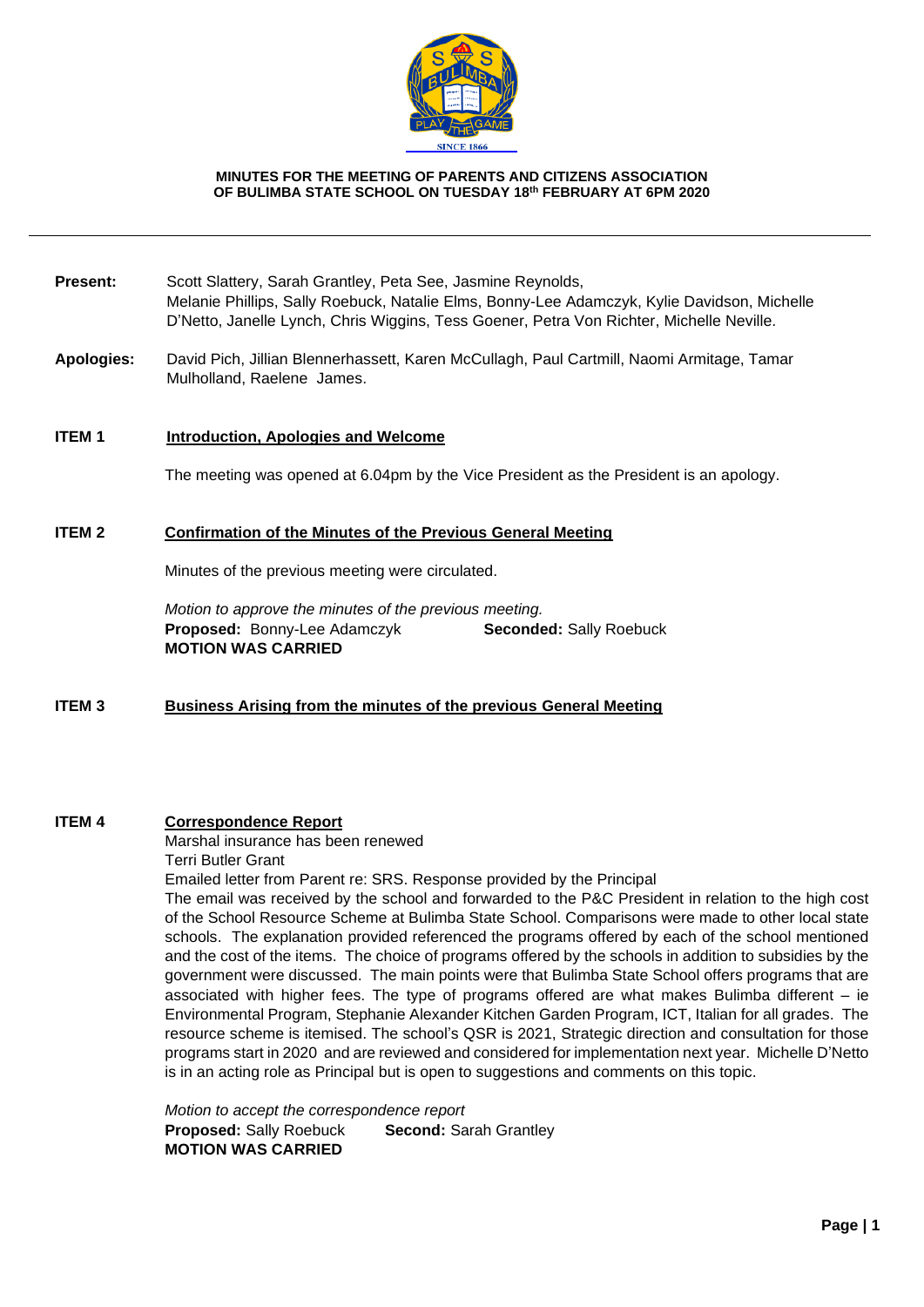| <b>ITEM 5</b> | <b>Business Arising from the Correspondence</b><br>Nil                                                                                                                                                                                                                                                                   |
|---------------|--------------------------------------------------------------------------------------------------------------------------------------------------------------------------------------------------------------------------------------------------------------------------------------------------------------------------|
| <b>ITEM 6</b> | <b>Table Executive Committee's Decisions</b><br><b>Nil</b>                                                                                                                                                                                                                                                               |
| <b>ITEM7</b>  | <b>Treasurer's Report and Financial Statement, and any business arising from the Treasurer's</b><br>report and financial statement<br>The report was circulated prior to the meeting<br>Motion to accept the Treasurer's report<br>Proposed: Bonny-Lee Adamczyk<br>Seconded: Kylie Davidson<br><b>MOTION WAS CARRIED</b> |
| <b>ITEM8</b>  | Business Unit reports and financial statements and any business arising from the business<br>unit reports and financial statements<br>The Report was circulated prior to the meeting.                                                                                                                                    |

The Report was circulated prior to the meeting. Thank you to the OSHC staff for working well through a turbulent period Smartbites packaging changes are being trialled to reduce the carbon footrint and reduce waste.

*Motion to accept the Business Unit Report* **Proposed:** Natalie Elms **Seconded:** Kylie Davidson **MOTION WAS CARRIED**

# **ITEM 9 Other working groups**

# **ITEM 10 Principal's Report**

Report tabled by the Principal and circulated prior to the meeting.

Principal discussed outside vendors using school space prior to school and after school. There are some programs in place that will remain there for this time ie Let's Talk Kids. The problem is with new vendors asking for time and space for programs. Most of the space is licensed to OSHC and therefore need to be reserved for their use. OSHC can run programs through the service but then the children accessing the program need to be enrolled to attend. Rooms outside OSHC licensed space can be booked through the school. All available space is currently used.

Pool Update: There is a component required inside the filtration system that usually ships from China which is an issue currently. There is an alternative product available locally but the compatibility is as yet unknown. Water tanks will be installed after the filtration system is resolved.

Playground hopefully installed in Easter

School Stuff online – the principal has learned that there is a %15 surcharge that is applied which comes to the school. Last year the school received \$5,090. This will be made more transparent and parents can opt in or out. A comment was made that if this was dedicated towards something like art supplies, or reducing the SRS it becomes more compelling.